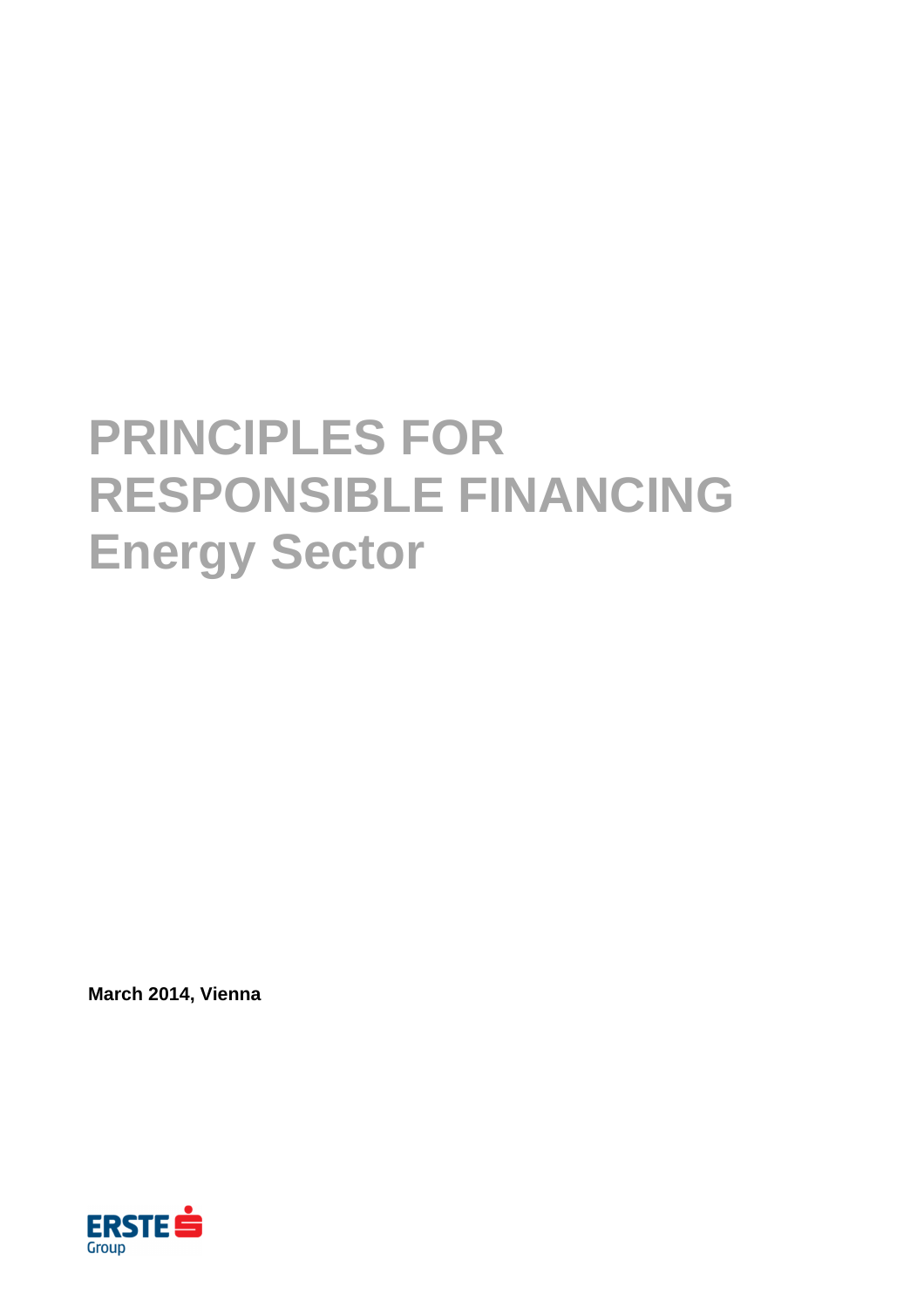# **Preamble**

# **A. Objectives**

We are committed to providing financial services to the energy sector as we are convinced that energy supply is the key element to economic and social development.

We recognise the environmental challenge especially the problem of climate change as one of the main collective hazards ever experienced worldwide and acknowledge the strategic importance of renewable energy and energy efficiency projects.

Erste Group is committed to support the energy sector in its key role in developing the economies in CEE but sees on the other hand the necessity to manage sensibly the environmental and social impacts of energy sector projects.

Thus, Erste Group implements Energy Sector Principles in order to govern its business activities in this sector in a way that supports the development of the economies in Erste Group home markets leading to more prosperity and social independence, but also manages the environmental risks.

Erste Group does not exclude a priori to provide financing, advisory or any other financial services to any part of the energy sector insofar as the Energy Sector Principles may be met.

Erste Group Energy Sector Principles provide guidance to our business units in the fields of corporate and investment banking on the application of sustainability principles which will govern the Group's involvement in this sector. The Energy Sector Principles are based on those accepted by the industry and by various other stakeholders as representing best practice, and are consistent with our long-standing commitment to sustainable development.

Erste Group is aware of the challenges ahead in relation to limit the further impact of emissions of greenhouse gases (GHG) on the climate. That's why we provide financial services to support energy sector projects, such as fossil fuels, renewable energy sources and energy efficiency as well as the implementation of low-carbon technologies.

## **B. Scope**

The principles contained in these Energy Sector Principles are valid for all members of Erste Group including its subsidiaries and affiliates ("Erste Group") encompassing all transactions in the fields of corporate and investment banking including but not limited to commercial lending, acquisition and project finance, debt and equity capital markets, financial advisory, or any other form of financial or banking assistance.

The scope includes

(i) the exploration, production, transportation, storage, distribution, waste management, trading and refining of oil & gas, or the processing of other hydrocarbons, and of solid fossil fuels

(ii) production, transportation, storage, distribution of biofuels and other renewable sources

(iii) the generation of power and/or heat (cold) by means of thermal (such as oil, gas and coal fired power plants), nuclear and renewable energies as well as the transmission and distribution of such power or heat or cold generated, and

(iv) services related to the aforementioned activities under (i), (ii) and (iii).

Renewable energies include the generation of power or heat through hydro, wind, thermal solar and photovoltaic solar, geothermal, biogas and biomass energy.

For the avoidance of doubt general corporate purpose financings -i.e. transactions not linked to specific projects or services - for a client are not within the scope. But such transactions are subject to an overall risk assessment of a potential business relationship conducted by Group Compliance.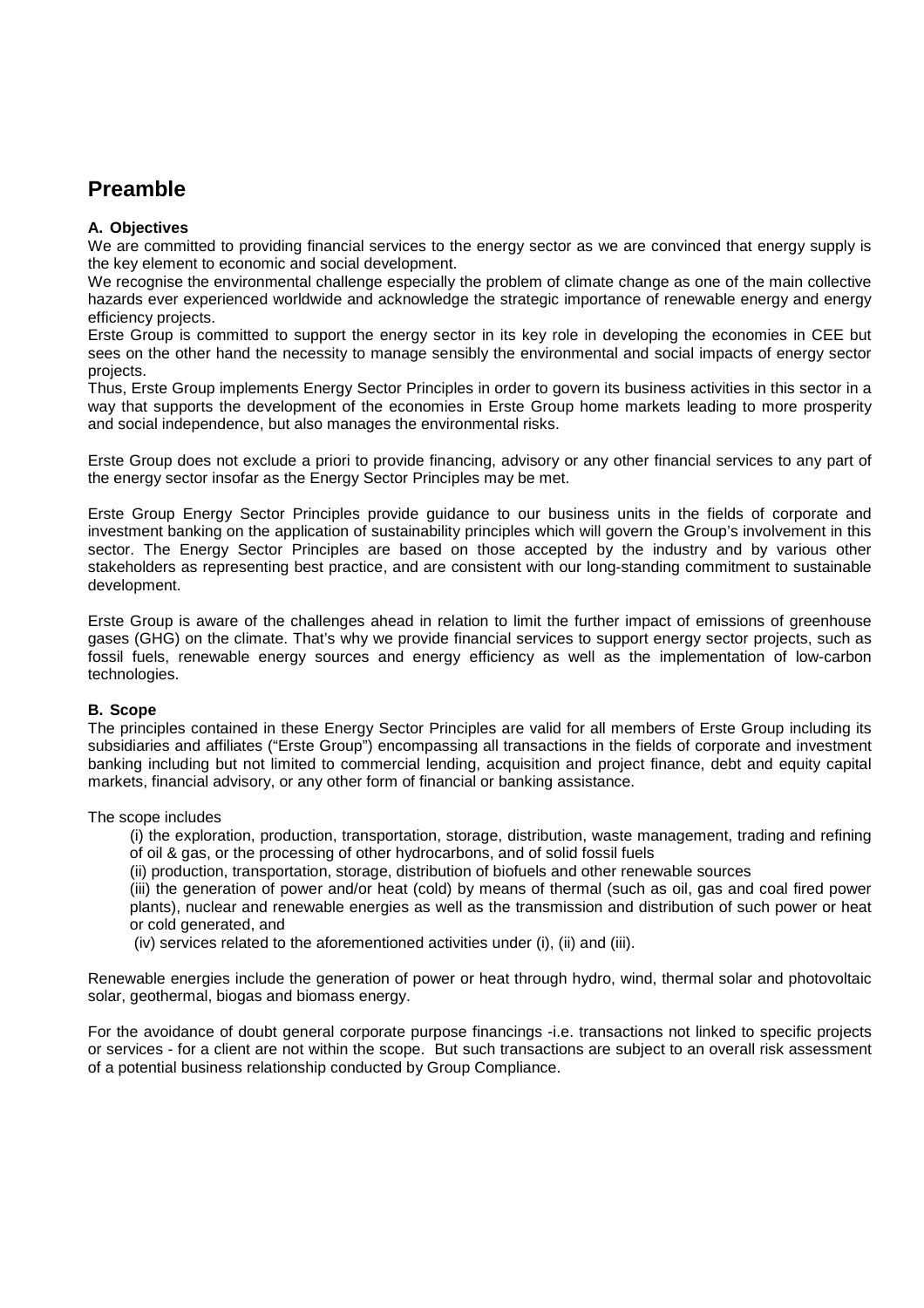# **C. Guidelines**

Erste Group shall provide financing, advisory or other banking services to the energy sector only if such projects or transactions **in general**

- are in compliance with international i.a. European environmental laws or the International Union for conversation of Nature (IUCN)and human rights standards
- comply with a thorough environmental impact assessment
- are not located in or related to war zones,
- are in line with state of the art technology for emission and security performance
- are using equipment that complies with the Best Available Technology (BAT) standard.

#### and **in particular** concerning

#### **Oil & Gas**

- have no adverse effects on critical natural habitats, critical freshwater resources or marine reserves
- are not located in areas of high risk
- provide an environmental action plan addressing all the issues raised in the environmental impact assessment, and, in particular, including but not limited to, an oil spill response plan and the exclusion of continuous venting of associated gas to the atmosphere;

#### **Biofuels**

- have no adverse effects on the sustainable usage of soils, critical natural habitats such as rain forests or critical freshwater resources,
- do not substantially increase water usage compared to the previous usage of the area from which biomass originates,
- clearly identify the source of the biomass they use, and have in compliance with EU Directive 2009/28/EC Art 17 3ff no negative impact on food supply security and bio diversity

#### **Coal to liquids, coal gasification, gas to liquids**

the carbon emission associated with the production of the resulting gas or liquids is less than that of any competing gas or liquid of similar characteristics;

## **Thermal power**

● lead to a substantial improvement of its environmental standards (emission performance in particular) in case of upgrading of a thermal power plant;

#### **Nuclear power**

Erste Group has a very restrictive approach concerning projects in the nuclear energy industry. Accordingly any project or transaction in the scope of the herein mentioned principles, is in addition to its compliance with the above mentioned general conditions subject to the below mentioned stringent specific conditions:

- are aimed to increase the safety standards of existing nuclear power plants that are of indispensable importance to the electricity supply of our region,
- are supported by a master plan that outlines the project sponsor's vision for the future of electricity generation that includes an credible alternative energy sources strategy,
- are supported by a master plan that outlines the disposal of nuclear waste
- are supported by an overall cost-benefits analysis which includes a realistic estimate of the total investment costs
- in the case of the construction of a new nuclear power plant, lead to the closure/replacement of old outdated power plant(s) such as nuclear, thermal etc., and are necessary, as confirmed by independent specialist electricity industry consultants or NGOs, to meet the energy demand in our region,
- are located in an area with no significant risk of major hazards (for instance highly seismic area or flood area),
- are executed by one or more companies which have satisfactory experience in terms of building or upgrading nuclear power plants.